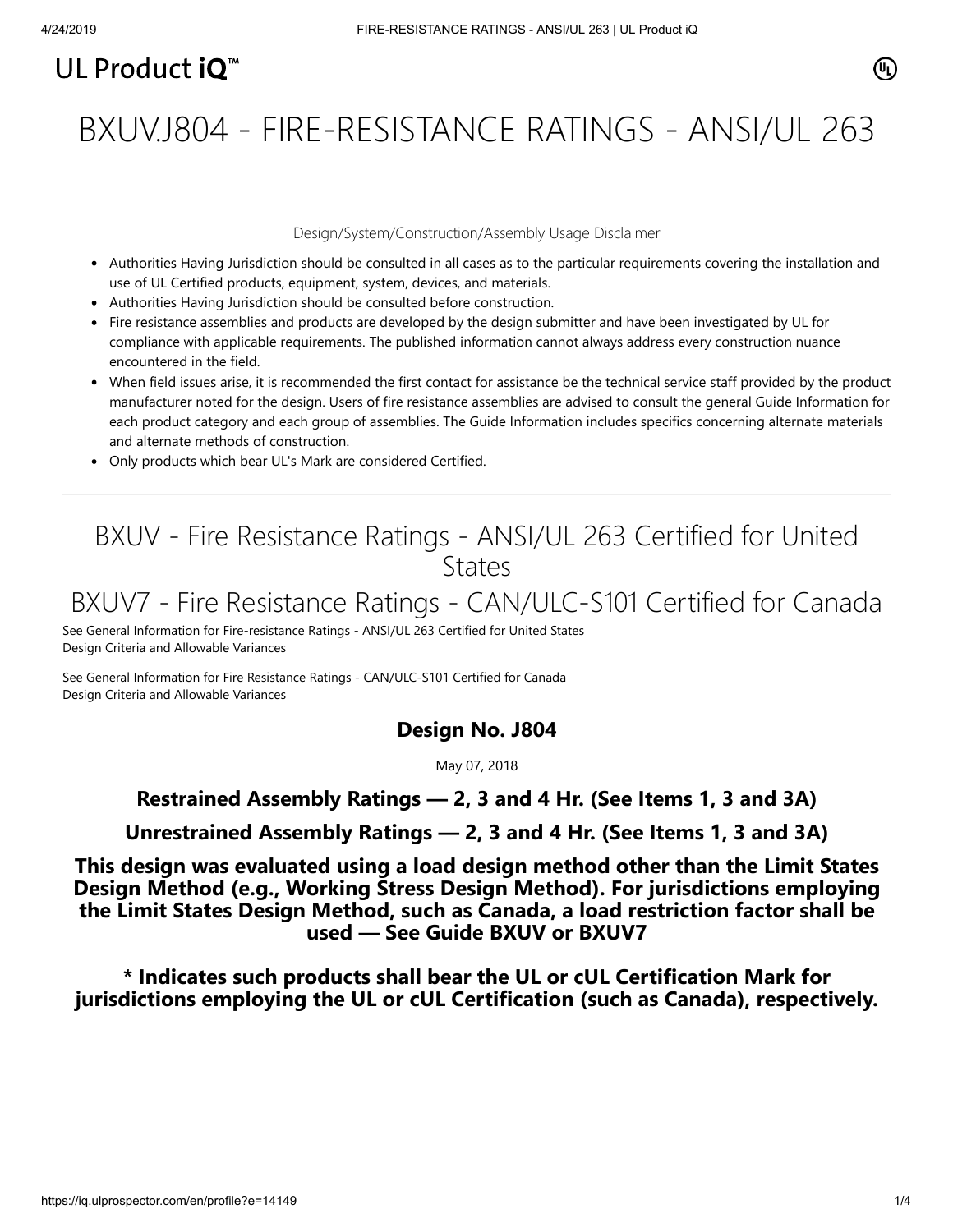#### 4/24/2019 FIRE-RESISTANCE RATINGS - ANSI/UL 263 | UL Product iQ



1. **Concrete Topping —** (Optional) — 3000 psi compressive strength, 110 to 153 pcf unit weight. Minimum topping thickness — 1 in.

| <b>Rating Hr</b> | <b>Min Total Thkns</b><br>of Concrete In. |  |
|------------------|-------------------------------------------|--|
| 2                | 2                                         |  |
| э                | $3 - 1/2$                                 |  |
| 4                | $4 - 5/8$                                 |  |

2. **Precast Concrete Units\* —** Normal weight concrete. Single or double stemmed units bearing the UL Classification Marking containing Design Nos. J941 or J944 or bearing the UL Classification Marking J804.

See Precast Concrete Units Category for names of manufacturers.

3. **Spray-Applied Fire Resistive Materials\* —** Applied by spraying with water, in one or more coats, to a final untamped thickness as shown above and in the tables below, to concrete surfaces which are free of dirt and oil. Tamping is optional. Min avg untamped density of 13 pcf with min ind untamped density of 11 pcf for Types II, II HS, or DC/F. Min avg and min ind untamped densities of 22 and 19 pcf, respectively, for Type HP. For method of density determination refer to Design Information Section.

| <b>UL Classification</b><br><b>Marking on Precast</b><br><b>Concrete Unit</b> | <b>Restrained &amp;</b><br><b>Unrestrained Assembly</b><br><b>Rating Hr</b> | <b>Spray Applied</b><br><b>Fire Resistive Mtl</b><br><b>Thk on Stems</b> |
|-------------------------------------------------------------------------------|-----------------------------------------------------------------------------|--------------------------------------------------------------------------|
| J941                                                                          | 2 Hr.                                                                       | $3/4$ in.                                                                |
| J941                                                                          | 3 Hr.                                                                       | $1 - 3/16$ in.                                                           |
| J804-A                                                                        | 2 Hr.                                                                       | 13/16 in.                                                                |
| J804-B                                                                        | 2 Hr.                                                                       | $3/4$ in.                                                                |
| J804-B                                                                        | 3 Hr.                                                                       | $1 - 3/16$ in.                                                           |
| J804-C                                                                        | 2 Hr.                                                                       | 9/16 in.                                                                 |
| J804-C                                                                        | 3 Hr.                                                                       | $1$ in.                                                                  |
| J804-D                                                                        | 2 Hr.                                                                       | 7/16 in.                                                                 |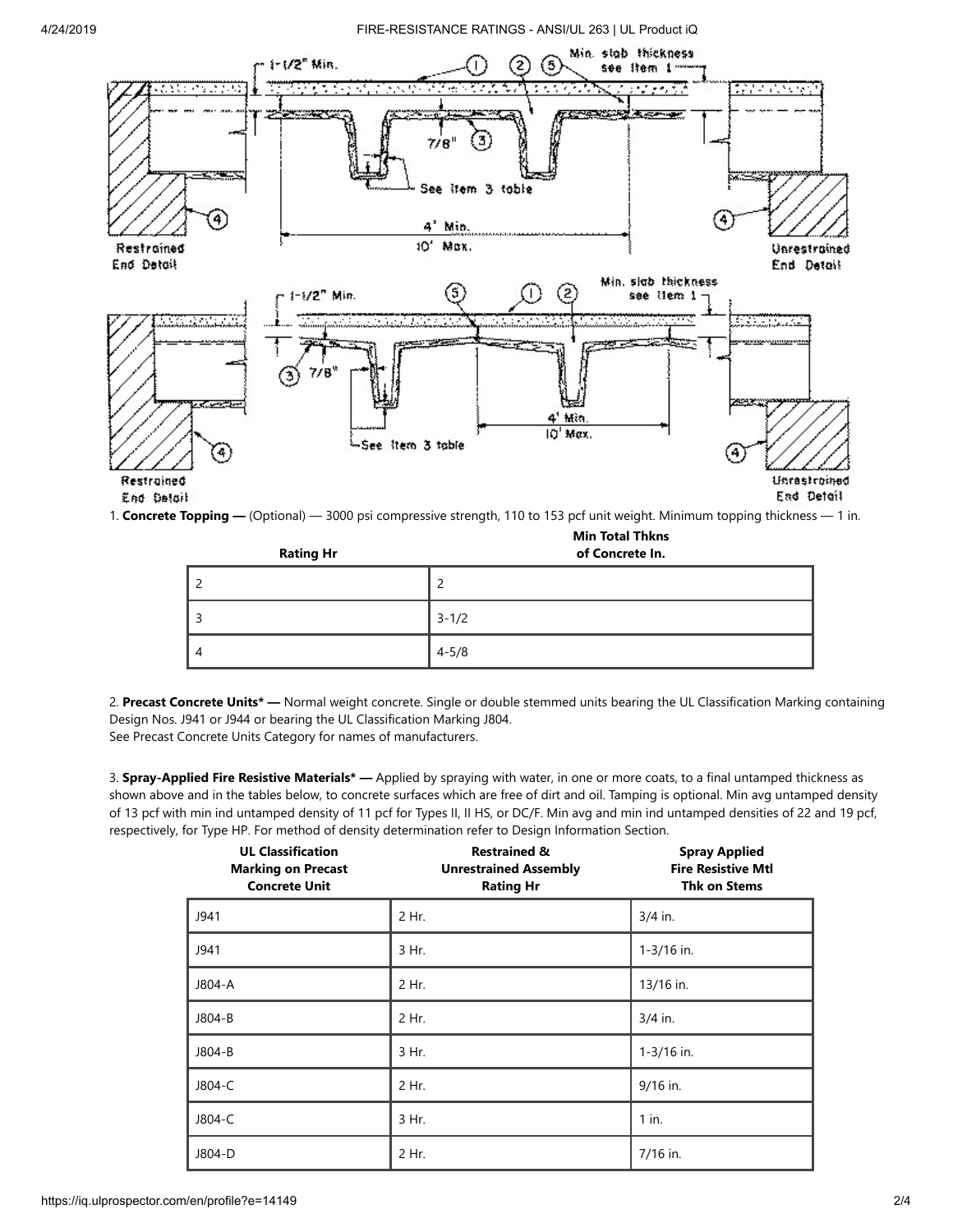| J804-D | 3 Hr. | 7/8 in.       |
|--------|-------|---------------|
| J804-E | 2 Hr. | 5/16 in.      |
| J804-E | 3 Hr. | 11/16 in.     |
| J804-E | 4 Hr. | $1 - 1/8$ in. |
| J804-F | 2 Hr. | 5/16 in.      |
| J804-F | 3 Hr. | 3/8 in.       |
| J804-F | 4 Hr. | 13/16 in.     |
| J944   | 3 Hr. | 7/16 in.      |
| J944   | 4 Hr. | 7/8 in.       |

**ISOLATEK INTERNATIONAL** — Types D-C/F, HP, II, or Type II HS, Type EBS or Type X adhesive/sealer optional.

3A. **Spray-Applied Fire Resistive Materials\* —** As an alternate to Item 3 - For maximum 3 hour ratings only - Applied by mixing with water and spraying in one or more coats to the thicknesses shown in the table above (Item 3), to concrete surfaces which are clean and free of dirt, loose scale and oil. Use of Type PC Pre-coat is required prior to the application of Type 300, 300AC, 300ES, 300HS, 300N, SB, 3000, 3000ES, 400AC or 400ES. Type PC Pre-coat shall be applied to cover approx 70 percent of the surface. Thickness of Type PC Pre-coat is included in the total thickness of the protection material. Min average and min individual density of 15 and 14 pcf, respectively, for Types 300, 300AC, 300ES, 300HS, 300N, 3000, 3000ES and SB. For Types 400AC and 400ES min average and min individual density of 22 and 19 pcf, respectively. For method of density determination, see Design Information Section, Sprayed Material. **BERLIN CO LTD** — Types 300, 300ES, 300N or SB.

**GREENTECH THERMAL INSULATION PRODUCTS MFG CO L L C** — Types 300, 300AC, or 400AC.

**ISOLATEK INTERNATIONAL** — Types 300, 300AC, 300ES, 300HS, 300N, SB, 400AC, 400ES, 3000, 3000ES and PC.

**NEWKEM PRODUCTS CORP** — Types 300, 300ES, 300N, and SB.

3B. **Spray-Applied Fire Resistive Materials\* —** As an alternate to Item 3 and Item 3A — For maximum 3 hour ratings only - Applied by mixing with water and spraying in one or more coats to the thicknesses shown in the table above (Item 3), to concrete surfaces which are clean and free of dirt, loose scale and oil. Use of Type PC Pre-coat is required prior to the application of Type 300TW or 400. Type PC Precoat shall be applied to cover approx 70 percent of the surface. Thickness of Type PC Pre-coat is included in the total thickness of the protection material. Min average and min individual density of 17.5 and 16 pcf, respectively, for Types 300TW. Min average and min individual density of 22 and 19 pcf, respectively, for Type 400. For method of density determination, see Design Information Section, Sprayed Material.

**GREENTECH THERMAL INSULATION PRODUCTS MFG CO L L C** — Type 400.

**ISOLATEK INTERNATIONAL** — Types 300TW or 400.

**NEWKEM PRODUCTS CORP** — Type 400.

4. Min Bearing — 3 in.

5. **Grout —** Sand cement grout, 3500 psi, along full length of joint unless concrete topping is used. Weld tie plates may be used in conjunction with grout.